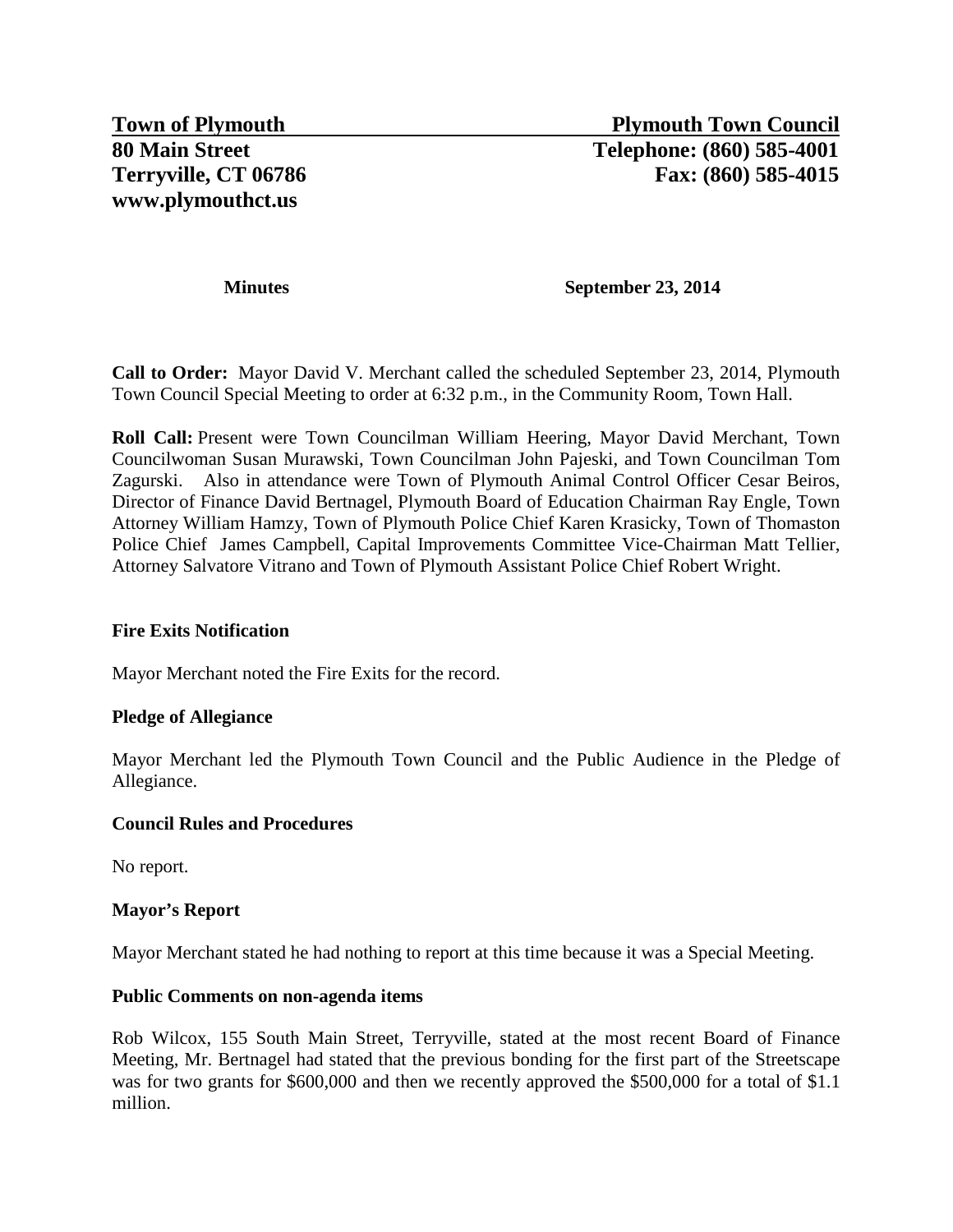# **Plymouth Town Council Special Meeting September 23, 2014 Page Two of Six Pages**

#### **Public Comments on non-agenda items Cont'd.**

Rob Wilcox stated that the Streetscape looked great, that he loves the pavers and questioned if anyone had dictated that the Town had to use the pavers and the fancy light posts and whatnot and that it would seem more feasible if we paved a lot more sidewalk with just concrete for that \$1.1 million dollars.

Melanie Church, 328 Main Street, Terryville, stated she had gone to the Board of Finance and didn't get any answers. Melanie Church stated that Ted Smith collected \$973,751.73 over the budgeted amount and questioned where the money was, noting the people would like to see that for tax relief. Melanie Church thanked the Tax Collector for a record collection.

Melanie Church stated she ran into Town Councilman Zagurski who said he went to the Highway Garage and told her that the money to pave the Highway Garage was coming out of Town Aid to Roads and when you ran you said we needed all this money for roads and now it was being transferred to do a parking lot. Melanie Church stated that there was cement cast being put up and we don't do that on the roads, bollards were put up and no one went to Planning and Zoning for the excavation by GH Kelly and none of it went out to bid and it was over \$5,000.00.

# **Appointments/Resignations: To appoint Debra Desautels to the Fire Department Building Committee; to appoint Paul Schwanka to the PVAC Board of Directors; to reappoint Verne Wagner to the Fire Commission Board with a term ending 11/04/2017**

Town Councilwoman Murawski made a motion, seconded by Town Councilman Zagurski, to appoint Debra Desautels to the Fire Department Building Committee. This motion was approved unanimously.

Town Councilwoman Murawski made a motion, seconded by Town Councilman Zagurski, to appoint to appoint Paul Schwanka to the PVAC Board of Directors. This motion was approved unanimously.

Town Councilwoman Murawski made a motion, seconded by Town Councilman Zagurski, to reappoint Verne Wagner to the Fire Commission Board with a term ending 11/04/2017. This motion was approved unanimously.

**To discuss and take action, as may be necessary, to refund the following Property Taxes: Gary A. Klimkoski \$52.52; Richard J. Lyga \$16.80; McCue Mortgage \$500.00; Toyota Motor Credit Corp. \$315.57; Amanda J. Cavalari \$86.78; Nissan Infiniti LT \$32.72; Financial Service VEH Trust \$159.16; Jacquelyn M. Parrott \$14.95**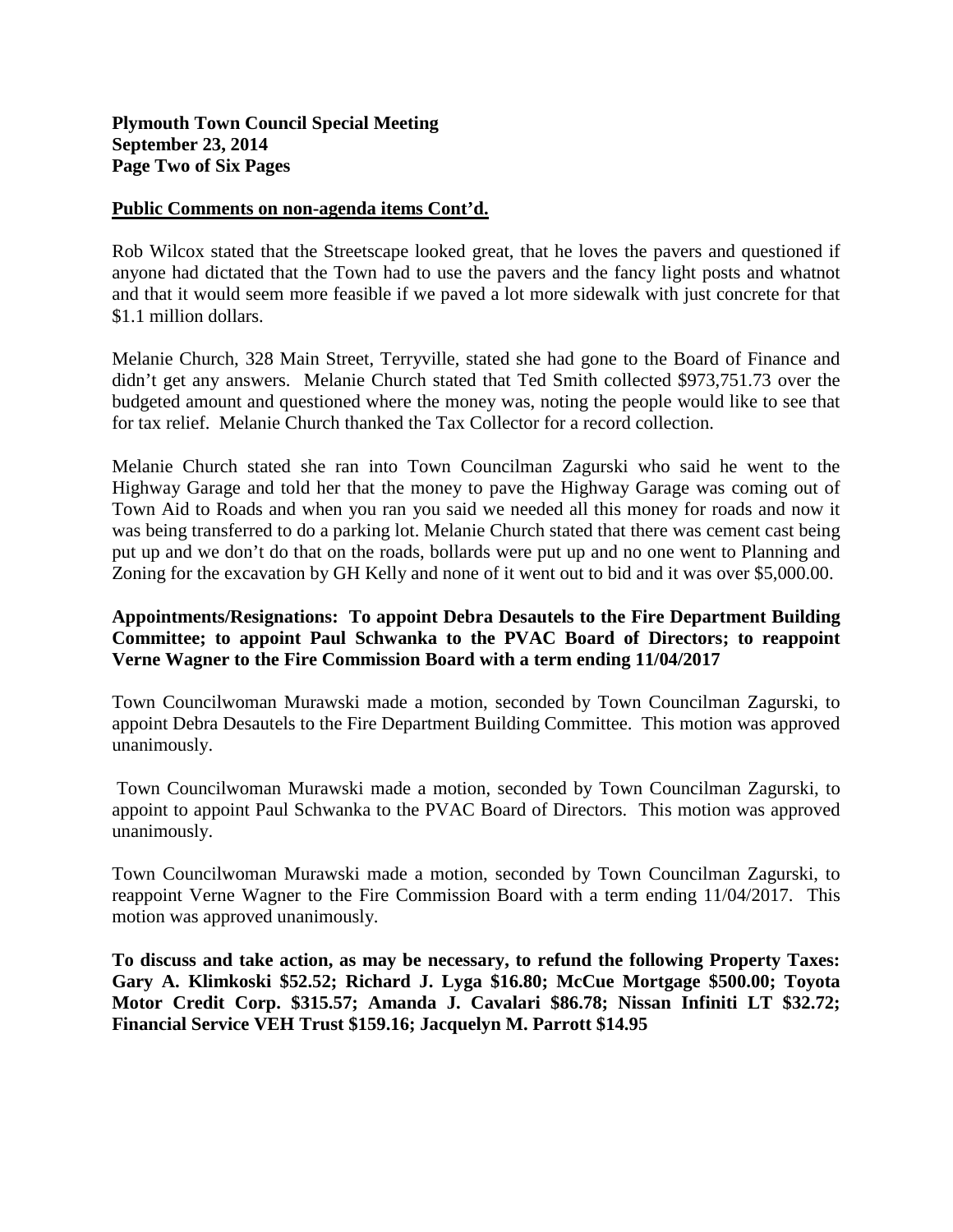# **Plymouth Town Council Special Meeting September 23, 2014 Page Three of Six Pages**

Town Councilwoman Murawski made a motion, seconded by Town Councilman Zagurski, to refund the following Property Taxes to Gary A. Klimkoski in the amount of \$52.52; to Richard J. Lyga in the amount of \$16.80; to McCue Mortgage in the amount of \$500.00; to Toyota Motor Credit Corp. in the amount of \$315.57; to Amanda J. Cavalari in the amount of \$86.78; to Nissan Infiniti LT in the amount of \$32.72; to Financial Service VEH Trust in the amount of \$159.16; and to Jacquelyn M. Parrott in the amount of \$14.95. This motion was approved unanimously.

# **To review the Charge, discuss and take action for the formation of a Town Hall Annex Building Committee**

After a brief discussion, Town Councilwoman Murawski made a motion, seconded by Town Councilman Zagurski, to move to Agenda Item No. 12 and to come back to Agenda Items No. 10 and No. 11 when Matt Tellier Vice-Chairman Capital Improvements Committee arrived at this evening's meeting. This motion was approved unanimously.

# **To consider and act upon the Amended and Restated Solar Power and Sale Agreement with EJ Terry Solar 1, LLC**

Attorney Salvatore Vitrano, 135 West Street, Bristol, provide a detailed history on the amended and restated Solar Power and Sale Agreement with EJ Terry Solar 1, LLC; a lengthy discussion followed.

Vinnie Klimas, 5 Coral Drive, Terryville, stated that there was a lack of performance by the company and that they were not doing their job. He further stated that the Subcommittee had voted to move forward and questioned if the Board had voted to move forward.

Board of Education Chairman Ray Engle stated that the Board had questions and then voted to move forward with the company.

Vinnie Klimas stated that the Council should ask for a presentation by the company, at the very least. He further stated that he was stunned and he that he would recommend that the Attorney and the Board of Education should ask for a presentation to alleviate any concerns they might have as a result of the presentation.

Town Councilwoman Murawski stated that the wording for the Resolution should read the Mayor, not the Board of Education Chairman, would be entering into the Contract.

Town Councilwoman Murawski made a motion, seconded by Town Councilman Zagurski, to approve the Resolution for the Amended and Restated Solar Power and Sale agreement with EJ Terry Solar 1, LLC, and read the Resolution out loud for the Public Audience. This motion was approved unanimously.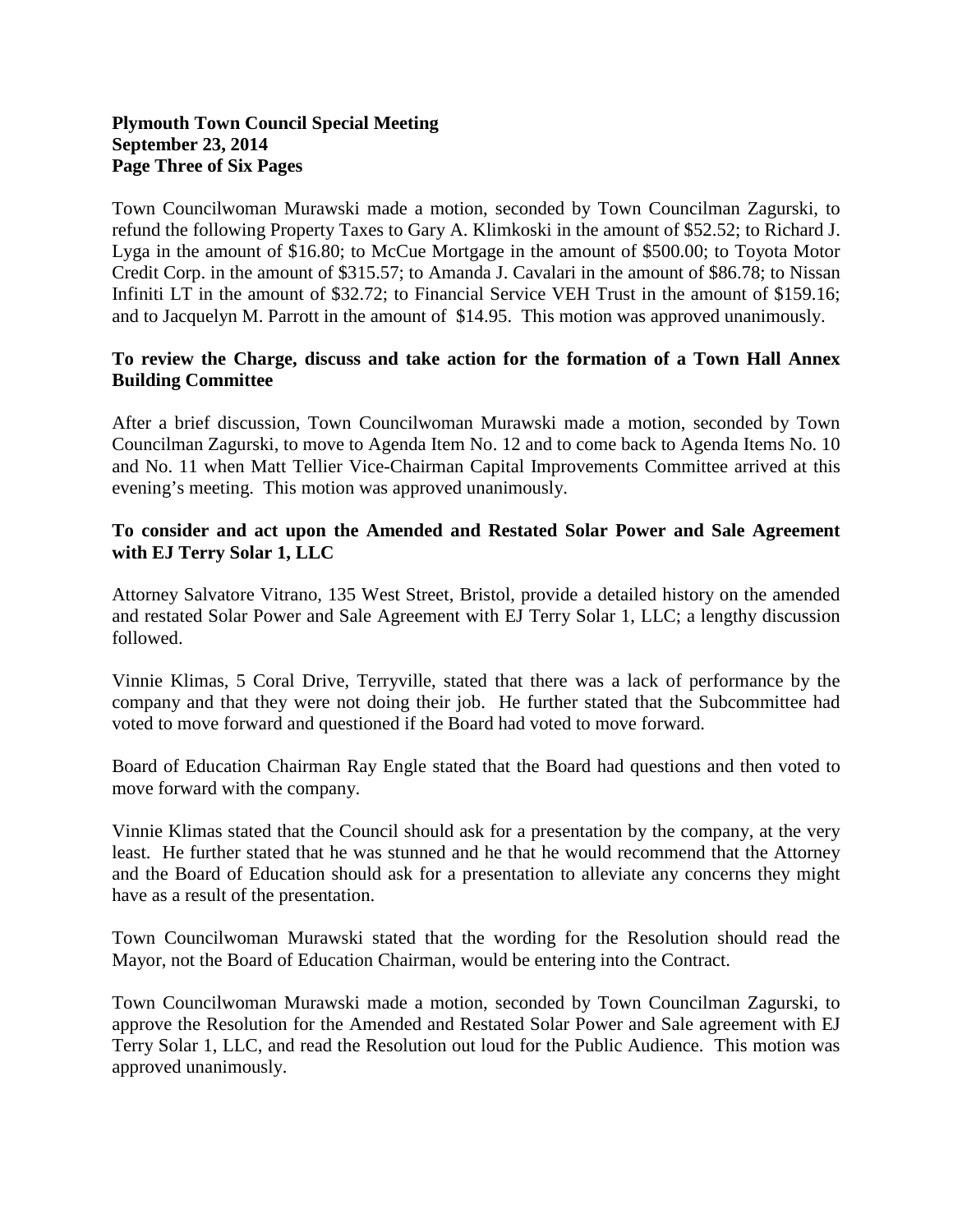**Plymouth Town Council Special Meeting September 23, 2014 Page Four of Six Pages**

## **To review the Charge, discuss and take action for the formation of a Town Hall Annex Building Committee**

Matt Tellier, Vice-Chairman Capital Improvements Committee, 238 Preston Road, Terryville, gave a brief history on the Town Hall Annex Building Improvement Project, noting that the Committee was trying to kill two birds with one stone. Matt Tellier stated that the Main Street School Building was examined and detailed the current use of the building. Matt Tellier stated that the Building Committee was formed so that they could present to the Council the improvements that needed to be made and to come up with a figure for the cost.

Vinnie Klimas stated that conceptual drawings were very sound and thoughtful and encouraged the Town Council to approve the Board of Education and the Police Department building project, noting that there were many renovated schools in America. He further stated that it was a good idea, he supports it, and requested that the Committee gets good numbers, and then go to Referendum with a reasonable number and description so it wouldn't be a blank check.

Town Councilman Zagurski stated that he understood there was \$35,000 in the Capital Budget to do this program and the Fire House and questioned if he anticipated that the \$35,000 would be enough to stay under the budget to meet the plan.

Matt Tellier stated with what the Police Chief and the Board of Education had presented to the Architect, they had a good plan. He further stated that he felt the \$35,000 would cover both projects.

Town Councilman Zagurski stated that he would like the Building Committee to come back with an operating cost for the building so that the Council would know what it cost to actually operate the building.

Robert Ives, 282 Main Street, Terryville, stated that speaking from experience, he was concerned about the \$35,000, noting that the cost of the engineering aspects alone would use up the \$35,000. He further stated that he wanted to recommend that the Committee make the Architect answer every question and come back with a complete package.

Town Councilwoman Murawski read the Charge of the Town Hall Annex Building Committee out loud for the Public Audience.

Town Councilman Zagurski made a motion, seconded by Town Councilwoman Murawski, to form a Town Hall Annex Building Committee.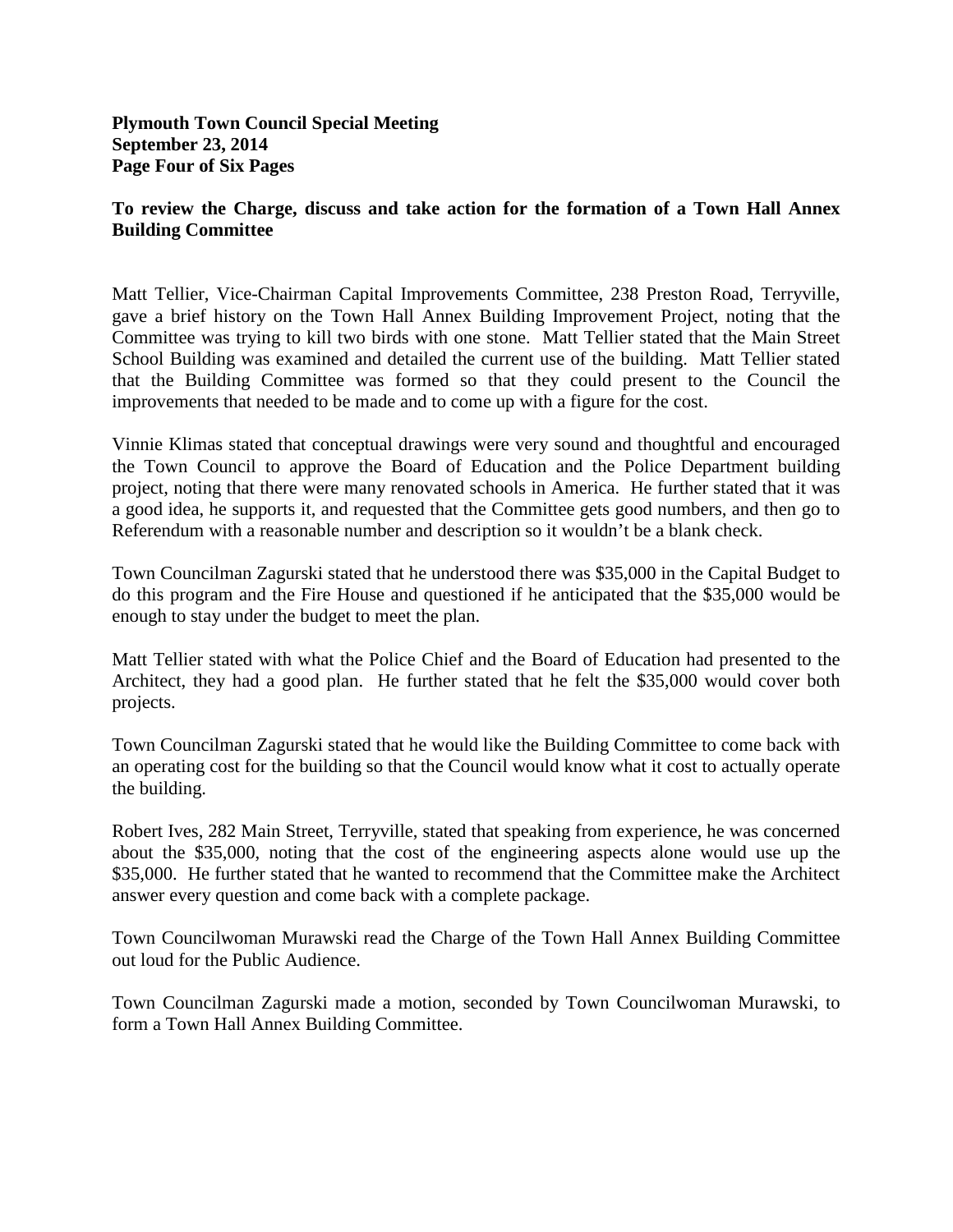## **Town Hall Annex Building Committee Cont'd.**

#### Discussion:

Vinnie Klimas requested a clarification of the motion, noting that the motion should be requesting conceptual drawings, estimates and that it should also have detailed construction plans. He further stated the he agreed with Mr. Ives in that they would cost a lot more than \$35,000.00. Vinnie Klimas stated that he supported the idea.

Vote: This motion was approved unanimously.

## **To appoint the following to the Town Hall Annex Building Committee: Scott Ewen, Peter Gianesini, Rich Lyga, Anthony Orsini, Chet Scoville, Matt Tellier, John Wunsch**

Town Councilwoman Murawski made a motion, seconded by Town Councilman Zagurski, to appoint the following to the Town Hall Annex Building Committee: Scott Ewen, Peter Gianesini, Rich Lyga, Anthony Orsini, Chet Scoville, Matt Tellier, and John Wunsch. This motion was approved unanimously.

# **To enter into Executive Session to discuss Contract related issues concerning Animal Control**

Town Councilwoman Murawski made a motion, seconded by Town Councilman Zagurski, to move into Executive Session at 7:37 p.m. to discuss Contract related issues concerning Animal Control. This motion was approved unanimously.

Present for the Executive Session were Animal Control Officer Cesar Beiros, Director of Finance David Bertnagel, Thomaston Police Chief James Campbell, Town Attorney William Hamzy, Town Councilman William Heering, Town of Plymouth Police Chief Krasicky, Mayor David Merchant, Town Councilwoman Susan Murawski, Town Councilman John Pajeski, Assistant Police Chief Bob Wright, and Town Councilman Zagurski.

Mayor Merchant called the Town Council Meeting back into Regular Session at 8:10 p.m.

#### **To take action, as may be necessary, from Executive Session**

Town Councilwoman Murawski made a motion, seconded by Town Councilman Zagurski, to approve the Memorandum of Understanding (MOU) the Plymouth Police Union, Local #2444, Council #15, AFSCME, AFL-CIO and the Town of Plymouth, as presented to the Town Council in their packets and contingent upon approval of the Interlocal Agreement for Animal Control Operations between the Town of Plymouth and the Town of Thomaston. This motion was approved unanimously.